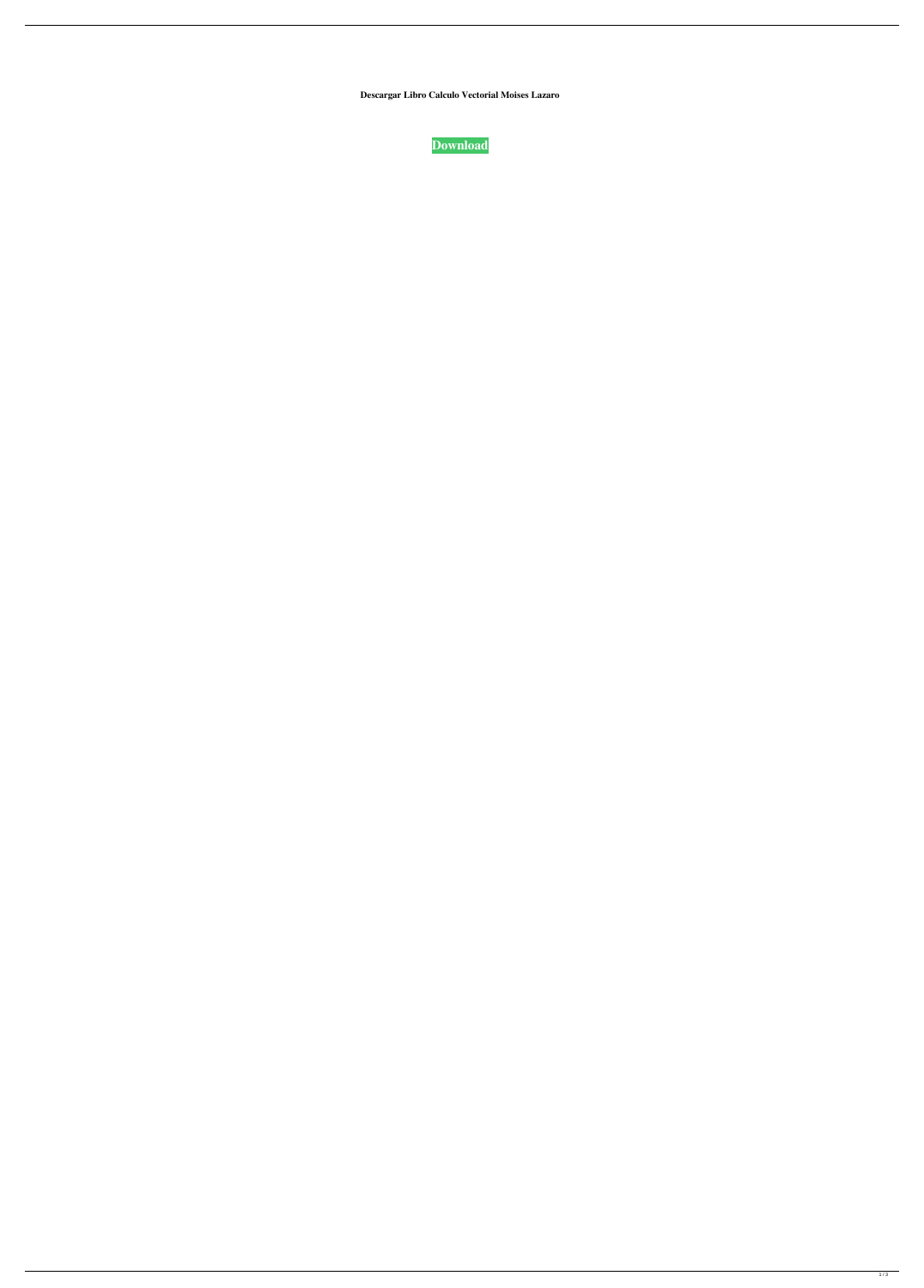This is the EXCLUSIVE version of the popular mobi e-book. Don't miss out on a great deal, buy the e-book now! Click Here To Download -Q: How to add contents of cell in DataGridView I want to add the contents of a cell in m "FirstName=Mary,LastName=Smith"; I know I can use the DataGridView.GetValue(columnName) method, but I want to know if there is a better way to do this? A: Using reflection to convert the DataGridViewCell to the appropriate dataGridView1.Rows[rowNumber].Cells[columnNumber].Value.ToString() You need to get the cell's DataValue and then convert it to a string: string name = dataGridView1.Rows[0].Cells[1].Value.ToString(); Q: The absolute value what is the absolute value of this quadratic form? I know what the absolute value of a quadratic form is, but I am not sure how to calculate the absolute value of \$lxl^{2}+lyl^{2}-z\$. I know that the absolute value is \$\sq absolute value of  $x^2+y^2\$  is clearly  $\sqrt[3]{\sqrt[3]{2+y^2}}$ , so  $\sqrt[3]{x}$